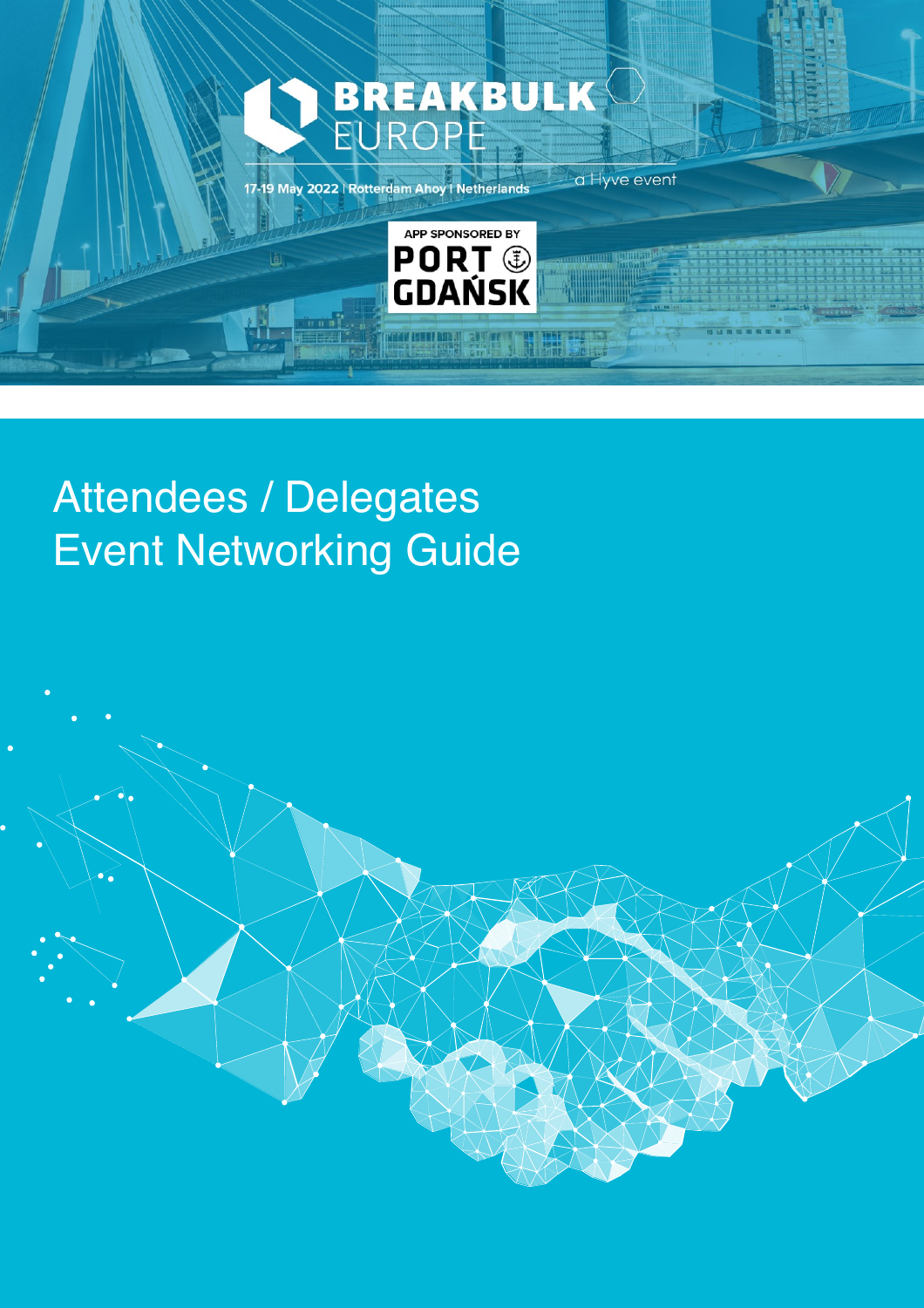# Accessing your Account

All you need to access your account is for your email address to be registered with the event, besides that, just follow the steps below.

| <b>Enter your Email</b>                                                                                                                           | Enter the email address you provided when you                                                                                                                        |
|---------------------------------------------------------------------------------------------------------------------------------------------------|----------------------------------------------------------------------------------------------------------------------------------------------------------------------|
| This needs to be the email that you registered with for                                                                                           | registered for the event                                                                                                                                             |
| the Event. If your email is not registered, contact the                                                                                           | E-mail                                                                                                                                                               |
| organiser or support@grip.events                                                                                                                  | Continue                                                                                                                                                             |
| $         _p$<br>Enter the Badge ID you received in your<br>welcome email when you registered for the<br>event.<br><b>Badge / Registration ID</b> | Enter your Badge / Registration ID<br>As part of registering for the Event you'll have received a<br>unique Registration or Badge ID enter it to claim your account. |
| <b>Claim Account</b>                                                                                                                              | Requesting a Reminder will send you an email with your                                                                                                               |
| Request a reminder                                                                                                                                | ID (check your spam folder)!                                                                                                                                         |

### Create a Password

You'll use this password moving forward to access your account on Grip. You can always reset it in case you forget it.



Please create a password for your account and use this password the next time you log in.

 $\left\langle \right\rangle$ 

Password

Login